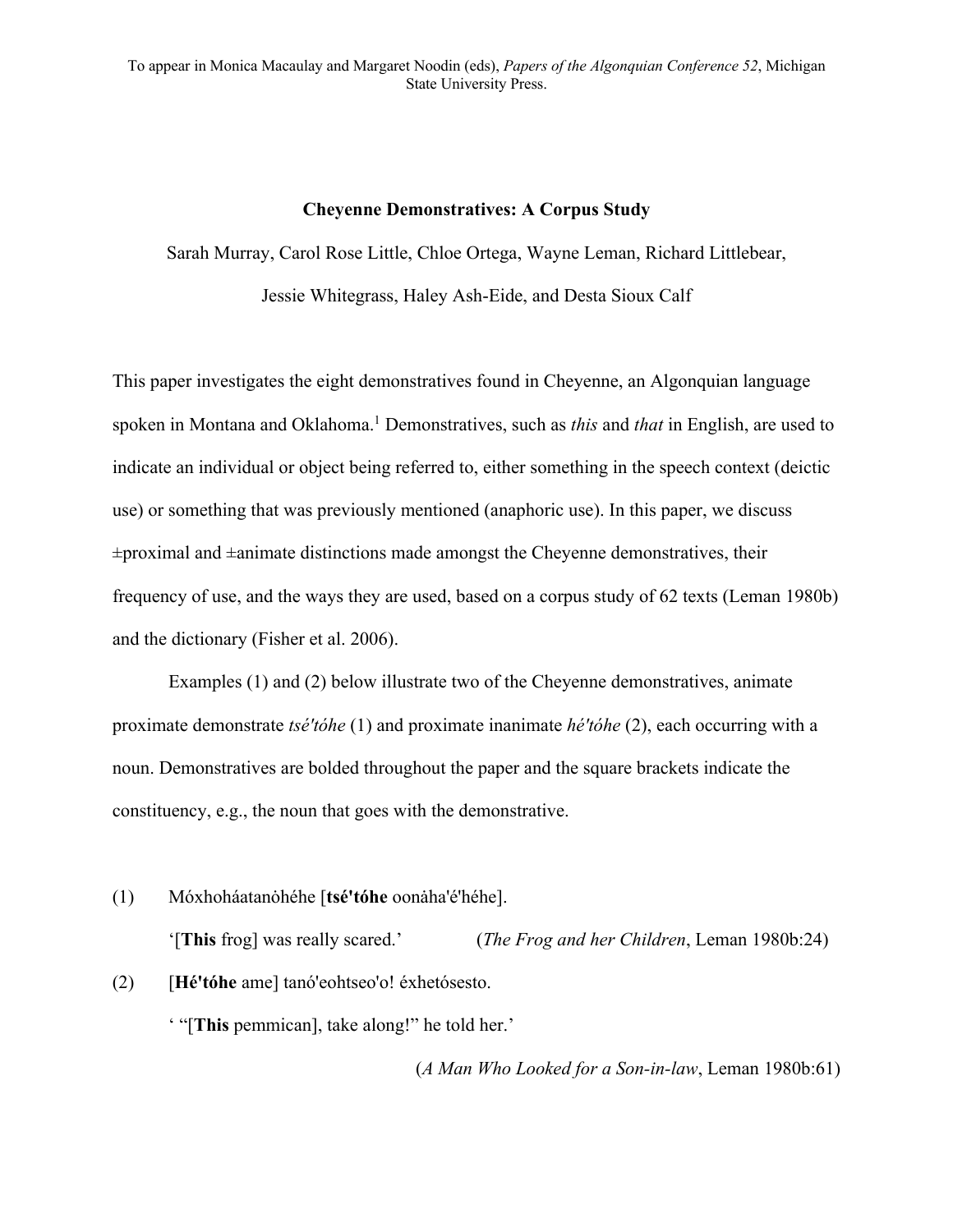These two examples are from texts in the corpus study, which we cite by including the name of the text as well as the book or collection where it was published and the page number. When referencing dictionary entries, we include the dictionary citation (Fisher et al. 2006) and the lexical item where this entry is found.

This paper is organized as follows. Section 2 gives background on the eight Cheyenne demonstratives and our methodology for the corpus study. Section 3 discusses the different uses of the demonstratives, in terms of deictic versus anaphoric. Sections 4 give the results of our corpus study: our findings about frequency of the different demonstratives, then the distribution and order of demonstratives with nouns. Section 5 discusses when demonstratives are and are not used, in comparison to other possible constructions, such as bare nouns. We also discuss an empirical pattern from our findings regarding how nominal anaphora are marked. Section 6 is the summary and conclusion.

#### BACKGROUND AND METHODOLOGY

In English, the four demonstratives indicate both distance and number, as in Table 1. Proximal forms are near the speaker while distal forms are further from the speaker.

TABLE 1: Four English demonstratives

|                 | <b>PROXIMAL</b> | <b>DISTAL</b> |
|-----------------|-----------------|---------------|
| <b>SINGULAR</b> | this            | that          |
| <b>PLURAL</b>   | these           | those         |

English demonstratives have both deictic uses, which refer to something in the speaker's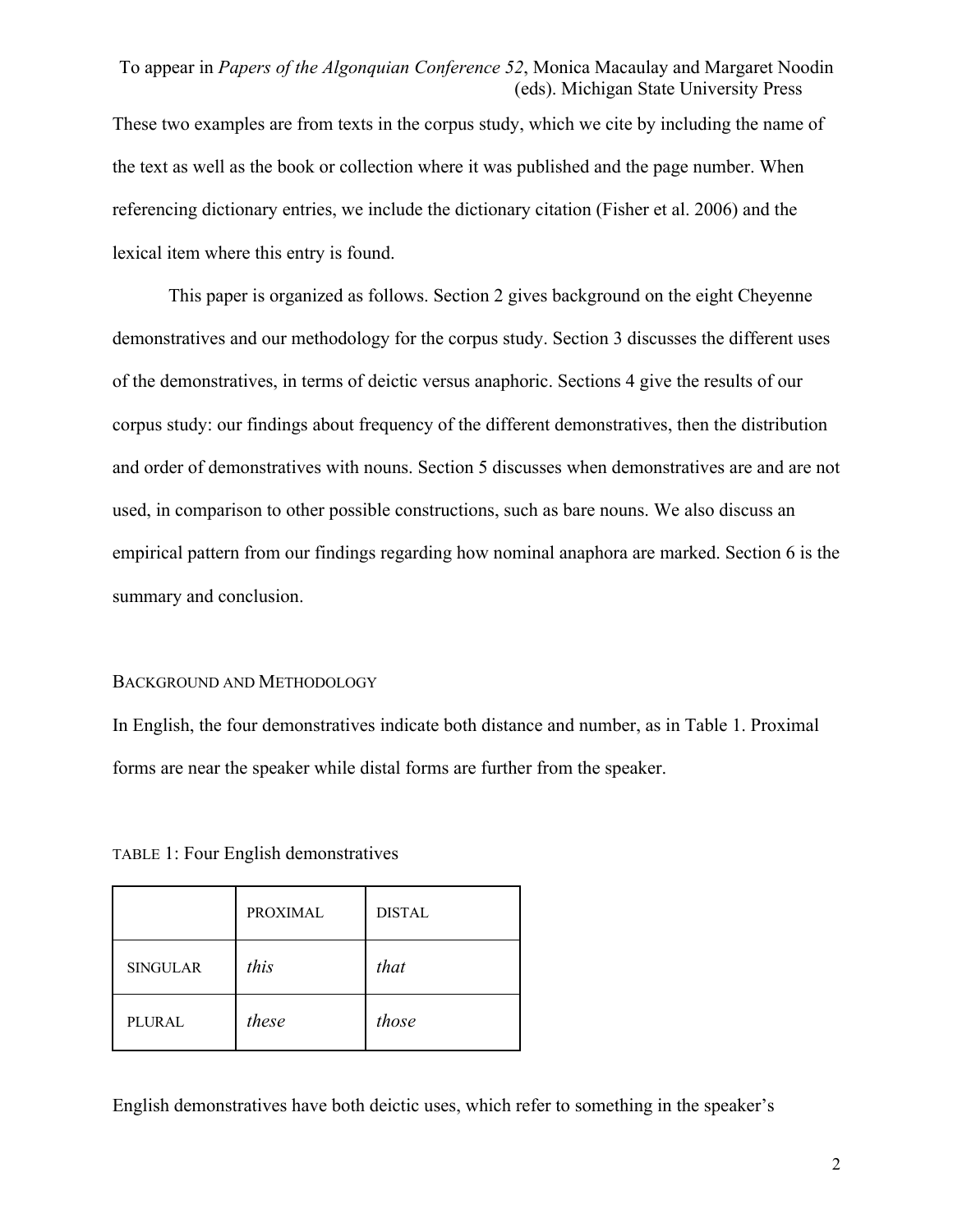To appear in *Papers of the Algonquian Conference 52*, Monica Macaulay and Margaret Noodin (eds). Michigan State University Press environment, typically accompanied with a gesture like pointing, as well as anaphoric uses, which refer to something previously mentioned in a text or discourse. Demonstratives also have pragmatic and sociolinguistic functions (e.g., Lakoff 1974; Davis and Potts 2010; Potts and Schwarz 2010).

In Cheyenne, there are eight demonstratives, indicating both distance and animacy, but not number, as shown in Table 2 below (see also Leman 1980a). This contrasts with some other Algonquian languages that do inflect for other categories, including number and obviation (e.g., Proulx 1988; Schupbach 2013).

TABLE 2: The eight Cheyenne demonstratives (Leman 1980a)

|                  | PROXIMAL       | <b>DISTAL</b> |
|------------------|----------------|---------------|
| <b>ANIMATE</b>   | tsé'tóhe, néhe | tá'tóhe, náhe |
| <b>INANIMATE</b> | hé'tóhe, héne  | há'tóhe, háne |

There are two demonstratives in each cell: the ones on the left have been described as having both deictic and anaphoric uses, while the ones on the right are only anaphoric (Leman 1984, 1987). Note also that the proximal forms contain the front vowel *e* while the distal forms contain the back vowel *a* (Leman 1984).

In Cheyenne, deictic expressions often co-occur with lip pointing. For Cheyennes, pointing with fingers isn't used — instead lip pointing is used. This practice is described in (3) below, from the authors' work on Cheyenne customs and taboos.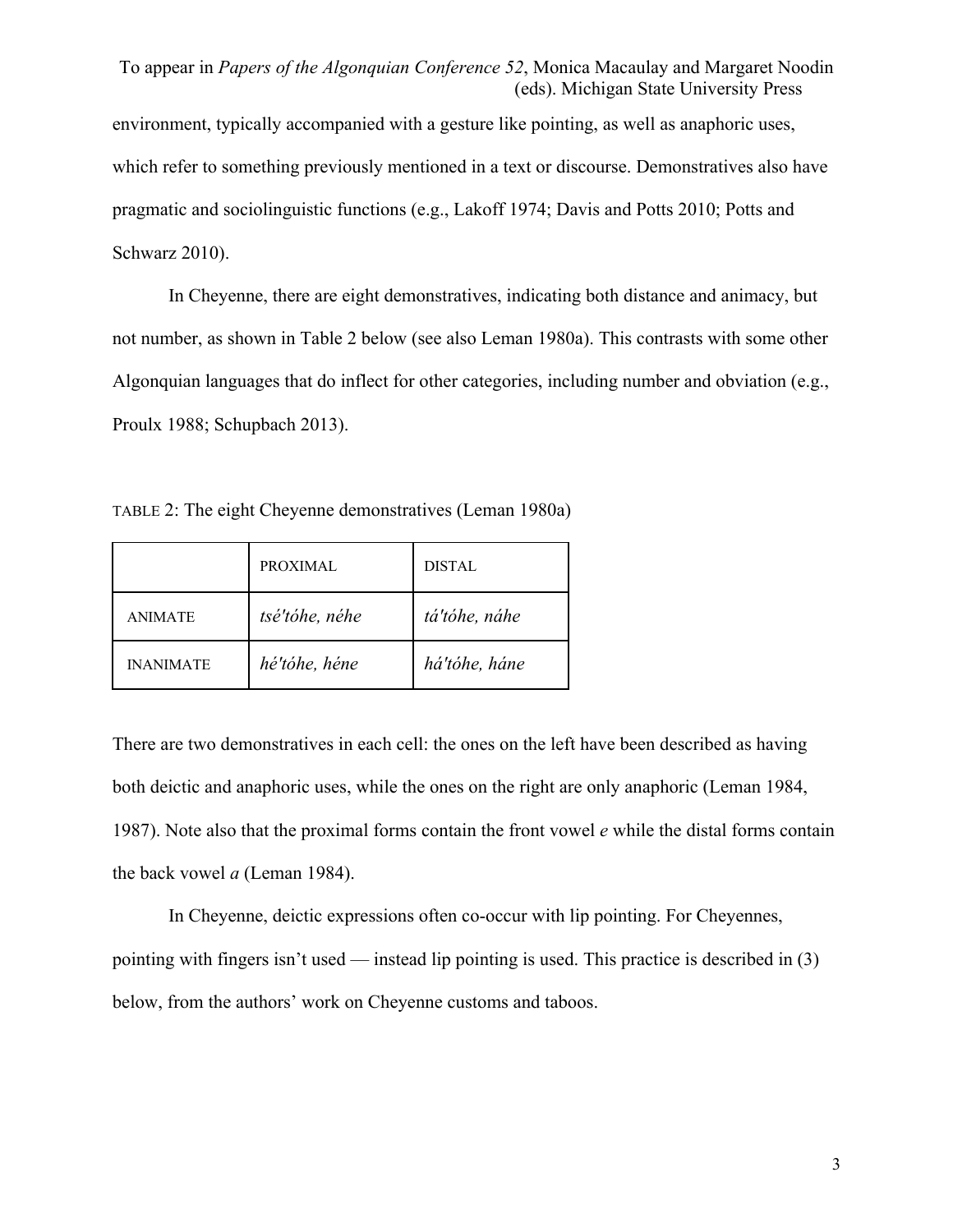(3) Éohkėsáavé'šėhetséhenéstovėhane nemo'eško. Tšéškahtsená'oo'o! 'There is not pointing with your finger. Point with your lips!'

Lip pointing can last longer than the duration of the demonstrative or occur several times within the same sentence for a single referent, parallel to pointing with fingers for English speakers. Some demonstratives are frequently used with these gestures, as we will discuss below.

To investigate the properties of these eight Cheyenne demonstratives, we searched a collection of 62 Cheyenne texts (Leman 1980b) and the Cheyenne dictionary (Fisher et al. 2006) for all instances of the demonstratives. There were 468 total occurrences, which we coded for different features, e.g., order with noun and optionality of noun. Figure 1 below shows an example of how we kept track of the examples and coded them for the various features. The features are as follows. "Noun?" indicates whether a noun appears with the demonstrative, "Dem on L" indicates whether the noun is on the left; "Space?" means whether the demonstrative and noun are adjacent to each other; and "Noun phrase?" indicates whether the demonstrative modifies a complex noun phrase such as "that one who was from the north" as in line 4 of Figure 1. In the database, "1" means yes and "0" means no.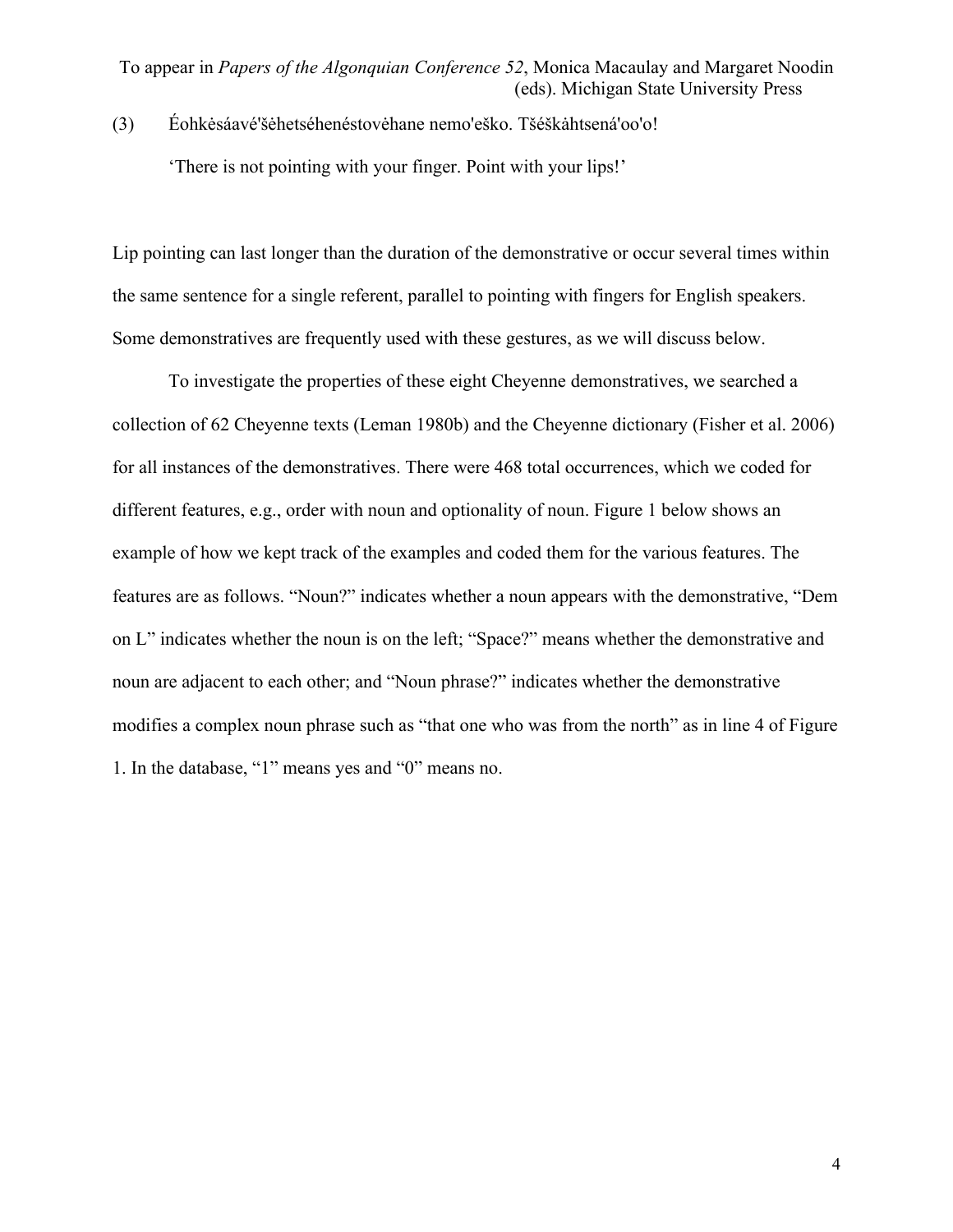| <b>Text</b>                                  | Line<br># | <b>Cheyenne</b>                                                                             | <b>Translation</b>                                                                              | N<br>$\mathbf{r}$ | Dem<br>on $L?$ | <b>Space</b> | <b>NP</b><br>$\overline{\mathbf{?}}$ |
|----------------------------------------------|-----------|---------------------------------------------------------------------------------------------|-------------------------------------------------------------------------------------------------|-------------------|----------------|--------------|--------------------------------------|
| The Snake and<br>the Mice                    | 27        | Hena'háanehe hapó'eveta<br>tséohkėhešėhósėstomónéto he'tohe<br>hóhta'aheo'o tséstše'kéahéto | That is it, likewise, what was told to<br>me this story, when I was young                       | 1                 | 1              | $\Omega$     | $\Omega$                             |
| The Corn and<br>Meat                         | 17        | Naa he'tohe tséxhôeneoo'enáonóoma<br>måhtamåhááheéxhesèstse                                 | And this, where water comes out, she<br>called me, old woman, he said."                         | 1                 | $\mathbf{1}$   | $\Omega$     |                                      |
| The Corn and<br>Meat                         | 28        | He'tohe mese éxhetaevósesto<br>ho'évohkotse naa maheemenotse                                | *"This, eat it" she told them,"meat<br>and corn!"                                               | $\Omega$          | $\Omega$       | $\mathbf{0}$ | $\Omega$                             |
| The Corn and<br>Meat                         | 41        | Naa he'tohe táanáhoeotsestse<br>ovóehoxomóhéne onóomóhéne                                   | "And this, take it out! Feed it (herd)<br>first! Call it!"                                      | $\Omega$          | $\Omega$       | $\mathbf{0}$ | $\Omega$                             |
| The Corn and<br>Meat                         | 50        | Éstasê'hovetšeške'eotsenese he'tohe<br>ho'évohkotse naa maheemenotse                        | It suddenly got smaller, this meat and<br>corn.                                                 | 1                 |                | $\theta$     | $\Omega$                             |
| <b>Sweet Medicine</b>                        | 1         | He'tohe hóhta'aheo'o éhôhta'aheóneve                                                        | This story, it is a story.                                                                      | 1                 | 1              | $\mathbf{0}$ | $\overline{0}$                       |
| The Trek from<br>Oklahoma                    | 13        | He'tohe ho'e néâ'enánone                                                                    | This land, we own it.                                                                           | 1                 | 1              | $\Omega$     | $\overline{0}$                       |
| The Hunter and<br>the Badger                 | 67        | Hapo'e he'tohe tahestanotse náhéto                                                          | "Likewise this, take it!" I told him.                                                           | $\mathbf{0}$      | $\Omega$       | $\Omega$     | $\overline{0}$                       |
| How Birney Got<br>the Name<br>"Oevemanåheno" |           | Naa tséheškéto nánohtsestóvo he'tohe<br>tséhmano'eevose óevemanaheno<br>tséhestohe          | *"And my mother I asked her this<br>where they have village, Scabby<br>Place, what it's called, | $\mathbf{1}$      | $\mathbf{1}$   | $\Omega$     |                                      |

## FIGURE 1: Sample of coded database

## DEICTIC, ANAPHORIC, AND OTHER USES

As mentioned above, four of the demonstratives have both anaphoric and deictic uses while the other four are strictly anaphoric (Leman 1984), shown in Table 3.

|  | TABLE 3: Deictic and anaphoric uses |  |
|--|-------------------------------------|--|
|  |                                     |  |

|                  | <b>PROXIMAL</b>  |             | <b>DISTAL</b>    |             |  |
|------------------|------------------|-------------|------------------|-------------|--|
|                  | <b>ANAPHORIC</b> | <b>BOTH</b> | <b>ANAPHORIC</b> | <b>BOTH</b> |  |
| <b>ANIMATE</b>   | néhe             | tsé'tóhe    | náhe             | tá'tóhe     |  |
| <b>INANIMATE</b> | héne             | hé'tóhe     | háne             | há'tóhe     |  |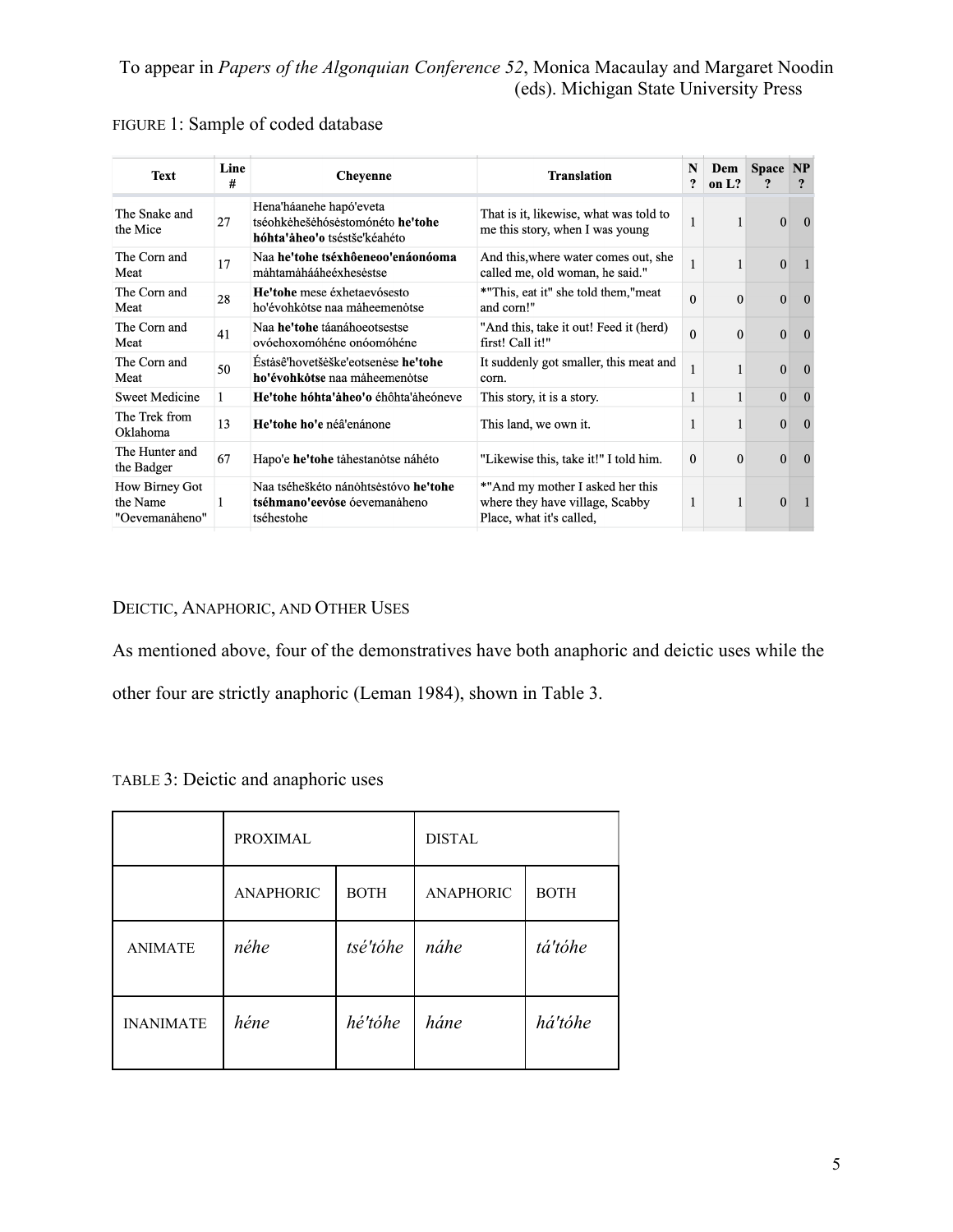A deictic example of the distal inanimate demonstrative from the dictionary is in (4).

(4) Hénáá'e **há'tóhe** (pointing)?

'What is **that**?' (Fisher et al. 2006: *hénáá'e*)

Deictic uses are also found in identificational constructions, such as (5) below.

(5) [Context: a snake just entered the den of a mouse family] **Tsé'tóhe** nemėšémévo.

'**This** (is) your grandfather.' (*The Snake and the Mice*, Leman 1980b:23)

Several anaphoric examples can be seen in (6), an excerpt from "How to Put Up a Teepee" by James Shoulderblade (Leman 1987:222). This text is from a collection (Leman 1987) that wasn't included in our corpus study, but it shows a number of examples of the proximal anaphoric demonstratives *néhe* (animate) and *héne* (inanimate) in the same excerpt. We have continued bolding the demonstrative and using brackets to indicate the noun or phrase it occurs with. Since these are anaphoric uses, we have added underlining for the antecedent — what the demonstrative is anaphoric to — and subscript numbers to indicate the anaphoric connections. For example, the lodgepoles that were previously mentioned in the text are referred back to with the demonstrative phrase [**néhe** hoóxé'e]1 'the lodgepoles' in line (6b).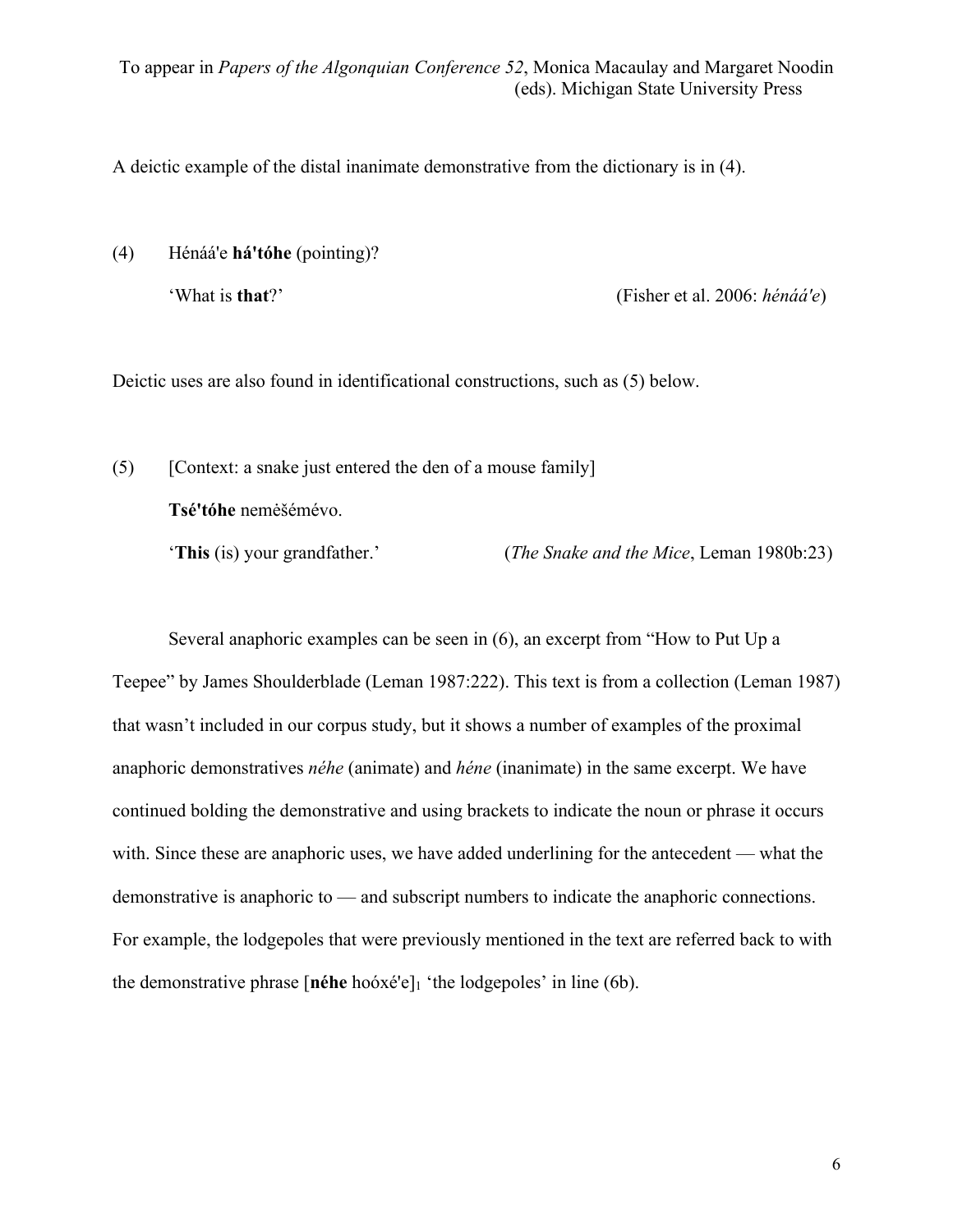(6) Excerpt from *How to Put Up a Tepee* (Leman 1987:222)

[Context previously in the text: discussion of the number of lodgepoles<sub>1</sub> and how they are positioned.]

a. Éohkeméhaehestséevėhaménóvo, sétóhke<sub>2</sub> Éohkeévehestánóvo.

'They used it (stripped rawhide) for rope, (rawhide) rope<sub>2</sub> they used to call it that.'

b. **Héne**<sub>2</sub> éohkevé'šetoo'etovo [néhe hoóxé'e]<sup>1</sup>.

'They used it<sub>2</sub> to tie [the lodgepoles] $<sub>1</sub>$ .'</sub>

c. Éohkėséhpėhahtsénóvo vee'e3.

'They spread out the teepee<sub>3</sub>.'

- d. Éohketaeváhánóvo maato tséto'senee'ėste he'nétoonéhéva. 'They measured it by the lodgepole that's going to be in the front.'
- e. Naa [**héne** vee'e]3 maato nėhéóhe éohkėséhpėhahtsénóvo.

'And [**the** teepee]3, in front, there they spread it out.'

f. Éohketaevánánóvo [**héne** tséhe'ėstóneo'e vee'e ]3.

'They measure [**the** length of the front of the teepee]3.'

g. Nėhéóhe (éohketoo'ehe) [**néhe** na'ėstse]1.

'That's where  $[that one]_1$  is going to be tied.'

- h. Naa nėhe'še he'pa'onéoméé'e tséxhenove éohkėhósėséhpanánóvo, 'And then what is called the back part, they spread that out,'
- i Nėhéóhe éohkėhósetaevánánó [**héne** vee'e]3, tsénéšetsese tsétáxėšenátsese. 'they measure [**the** tepee]3 there too, where the two poles are together.'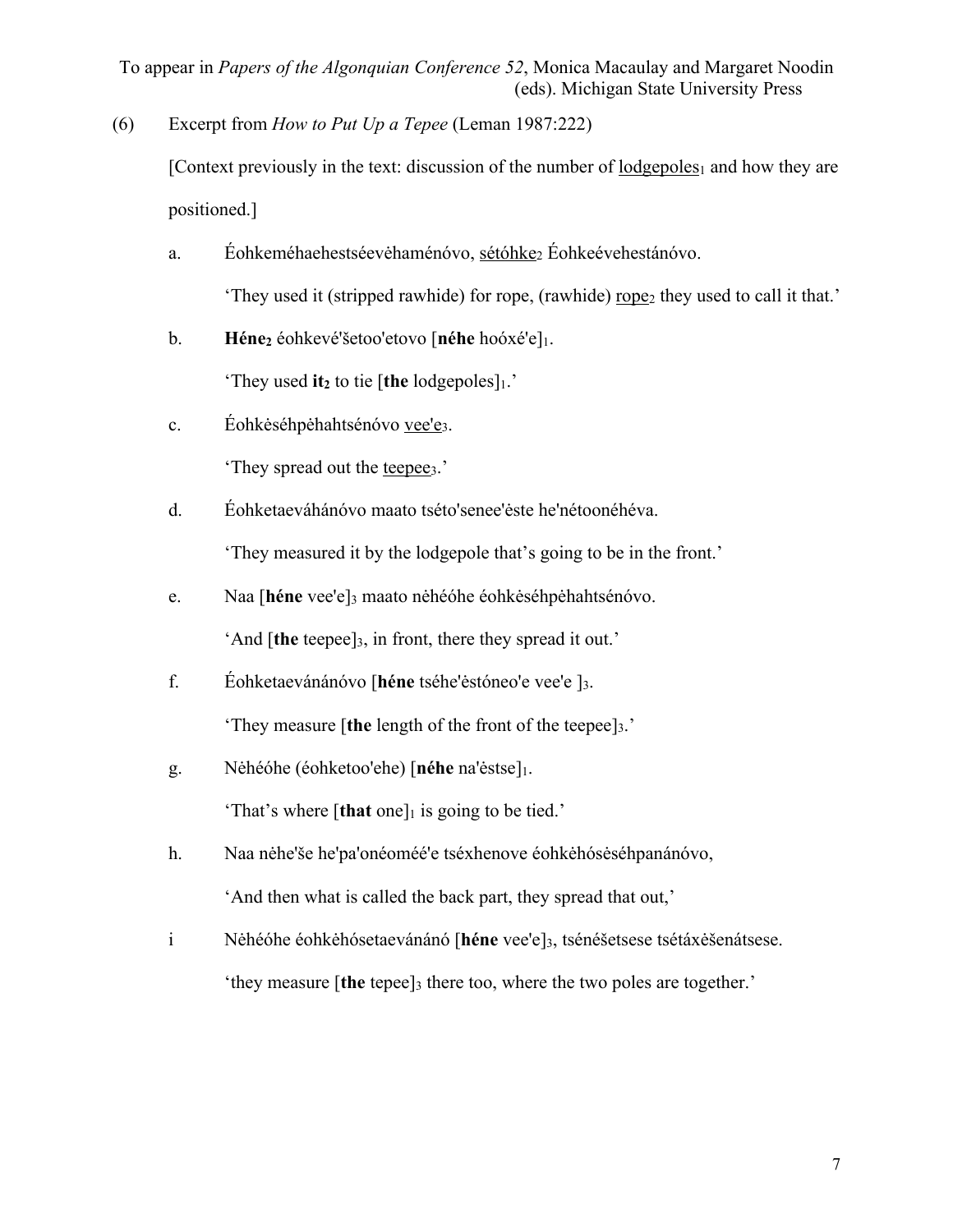We also find anaphoric uses of the other demonstratives, such as tsé'tóhe in (7b), which is the continuation of (7a).

(7) a. No'ka éhvéehoo'o oonaha'é'héhe tóxeha o'hé'e. 'Once a frog was camping beside a river.'

> b. móxhoháatanohéhe [tsé'tóhe oonaha'é'héhe]. '[**this** frog] was really scared.'

> > (*The Frog and her Children*, Leman 1980b:24)

In addition to deictic and anaphoric uses, there are some uses that seem to be neither, such as at the beginning of a story, as in (8), a discourse pragmatic usage of the demonstrative.

(8) [**Tsé'tóhe** hetane] Ma'háahnotóá'e éohkėhestohe.

'[**This** man], Big Buffalo, he was called.' (*Flute Playing*, Leman 1980b:11)

Example (8) is not anaphoric, as it is the first sentence of the text, and it is not deictic as it is not demonstrating an individual in the speaker's immediate environment. Instead, it seems to be introducing the man, who may or may not be familiar to the audience.

#### RESULTS

#### *Frequency*

Turning now to the results of our corpus study, of the 468 total occurrences of the 8 demonstratives in the corpus, the most frequent were the proximal animate ones: *tsé'tóhe* (deictic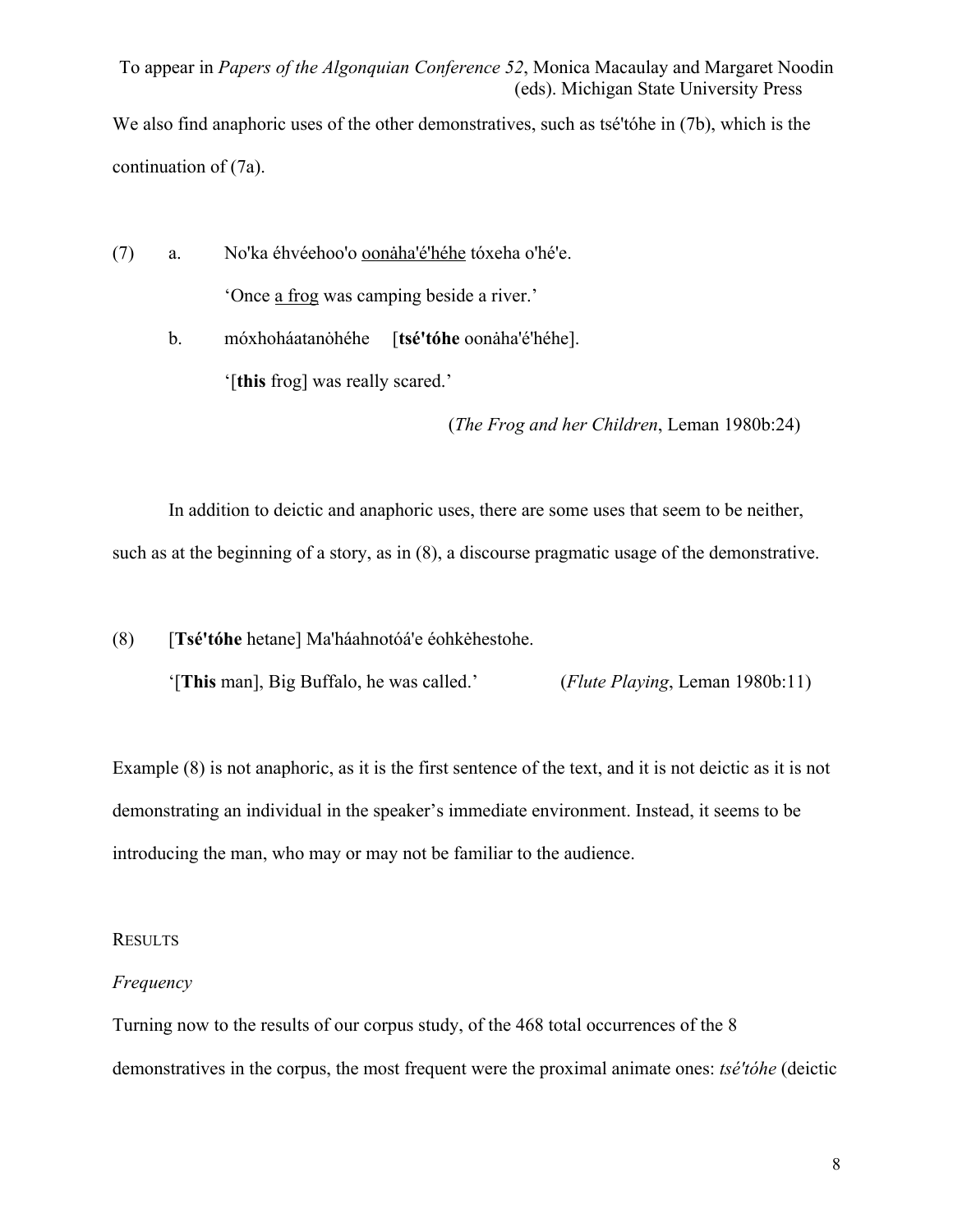To appear in *Papers of the Algonquian Conference 52*, Monica Macaulay and Margaret Noodin (eds). Michigan State University Press or anaphoric; 152 occurrences) and *néhe* (only anaphoric; 147 occurrences). The next most frequent were the proximal inanimate ones, *héne* (91 occurrences) and *hé'tóhe* (64 occurrences). The other four demonstratives — the four distal ones — were very infrequent. Figure 2 shows the frequency for all 8 demonstratives.



FIGURE 2: Frequency of Cheyenne demonstratives

However, these textual frequencies summarized in Figure 2 do not give us the whole picture: *náhe* is so infrequent now that it is not recognized by some speakers while *há'tóhe* is still very frequent in conversational use, which may tend to be deictic uses and used with lip pointing.

One pattern we found is that the most common demonstratives are the proximal ones; this can be seen more clearly in Table 4 below, where the demonstratives are organized by distance and animacy features.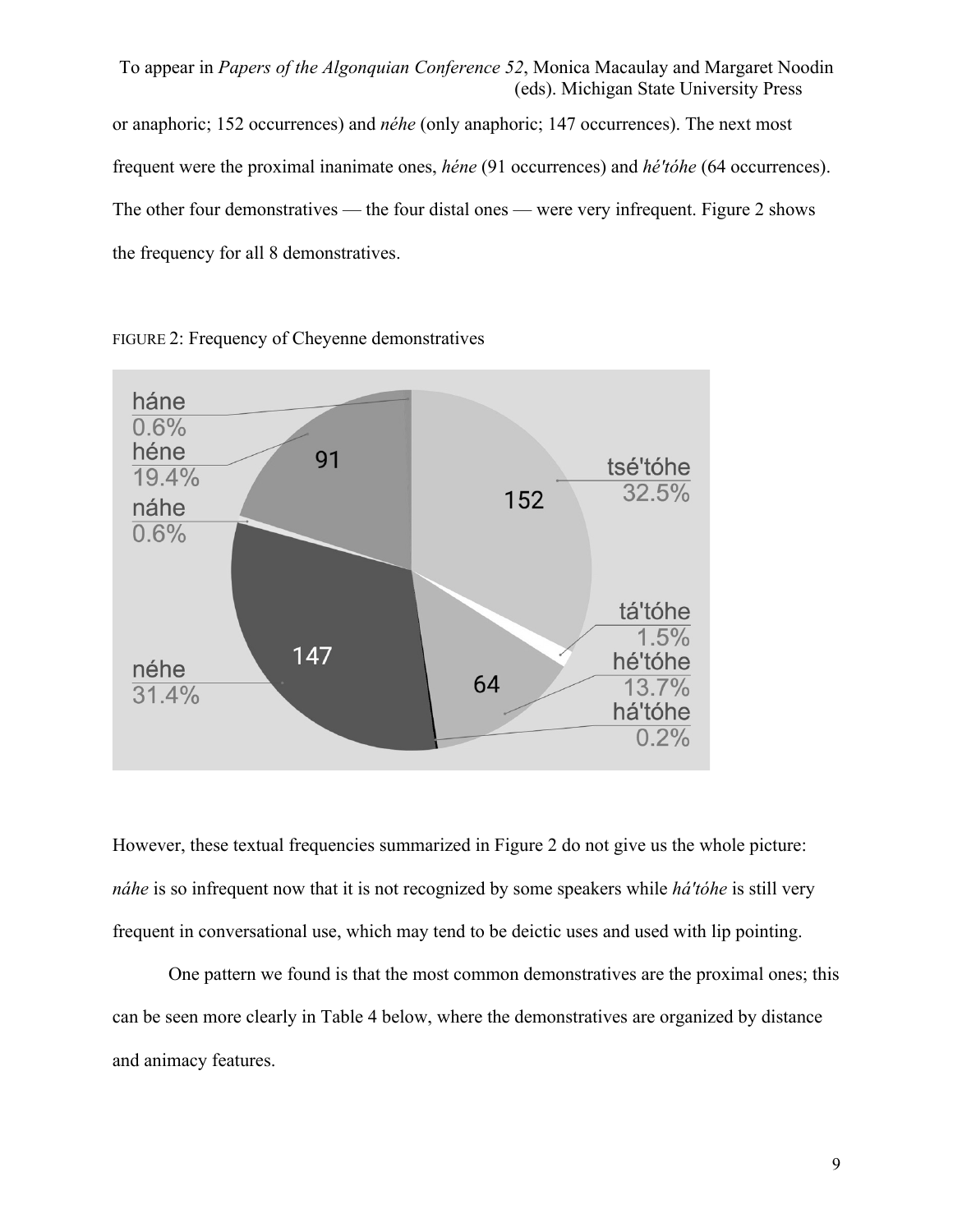|                 |                              | tsé'tóhe     | 152 |
|-----------------|------------------------------|--------------|-----|
| <b>PROXIMAL</b> | <b>ANIMATE</b>               | néhe         | 147 |
|                 |                              | héne         | 91  |
|                 | INANIMATE $h\acute{e}'$ tóhe |              | 64  |
|                 |                              | tá'tóhe      |     |
| <b>DISTAL</b>   | <b>ANIMATE</b>               | náhe         | 3   |
|                 |                              | háne         | 3   |
|                 | INANIMATE há'tóhe            |              |     |
|                 |                              | <b>TOTAL</b> | 468 |

TABLE 4: Frequency of Cheyenne demonstratives by distance and animacy

That is, 454 of the total 468 occurrences we found were proximal (97%).

The reason for the heavy skew of the distribution towards proximal demonstratives is not known. One possibility is that it could be an artifact of our corpus, which is texts and not conversation. Relatedly, it could be about anaphoric versus deictic use, since we did not code for that feature. Given the nature of the corpus, most instances of the demonstratives were likely anaphoric, though some, especially within quotes, may have been deictic (see also Section 3 above).

Another pattern in our results was that animate demonstratives were about twice as frequent as inanimate ones, as in Figure 3 below.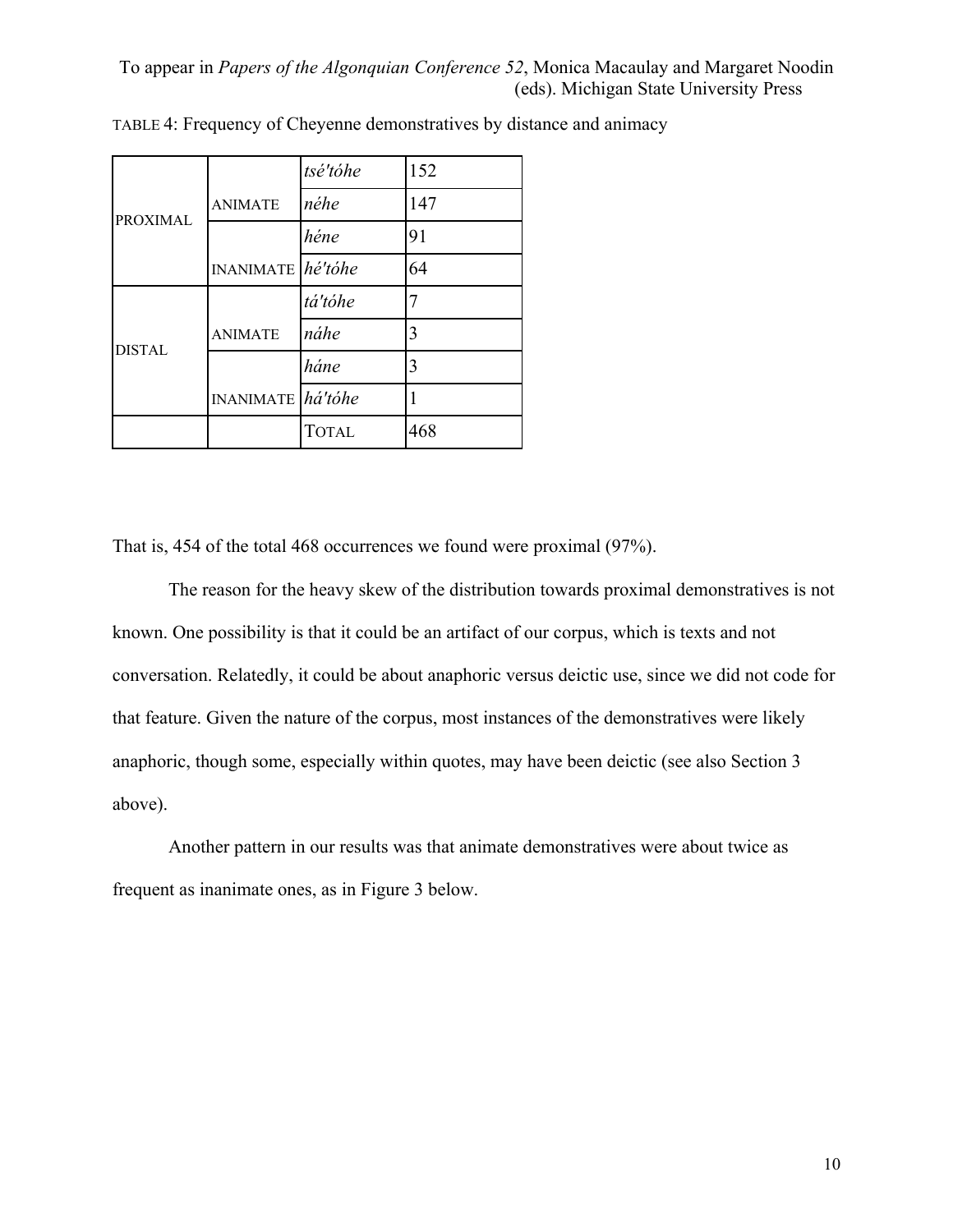



One reason for this pattern may again be the nature of our corpus, in that many of the texts are about people and animals — animate individuals. We did not code for all instances of nouns with and without demonstratives so it could be that inanimate nouns appeared less frequently with demonstratives. Nevertheless, examples of animate and inanimate demonstratives are given below in (9) and (10). In (9), the proximal animate demonstrative *tsé'tóhe* appearing with *kȧsovááhe* 'young man' (animate). In (10) we see the proximal inanimate demonstrative *hé'tóhe* appearing with *ho'e* 'land' (inanimate).

- (9) Nėhē'še [**tsé'tóhe** kȧsovááhe] móstȧhéne'enáotsé'tȯhéhe. 'Then [**this** young man] understood it.' (*Story of a Ghost*, Leman 1980b:34)
- (10) [**hé'tóhe** ho'e] néá'enánone. '[**This** land], we own it.' (*The Trek from Oklahoma*, Leman 1980b:9)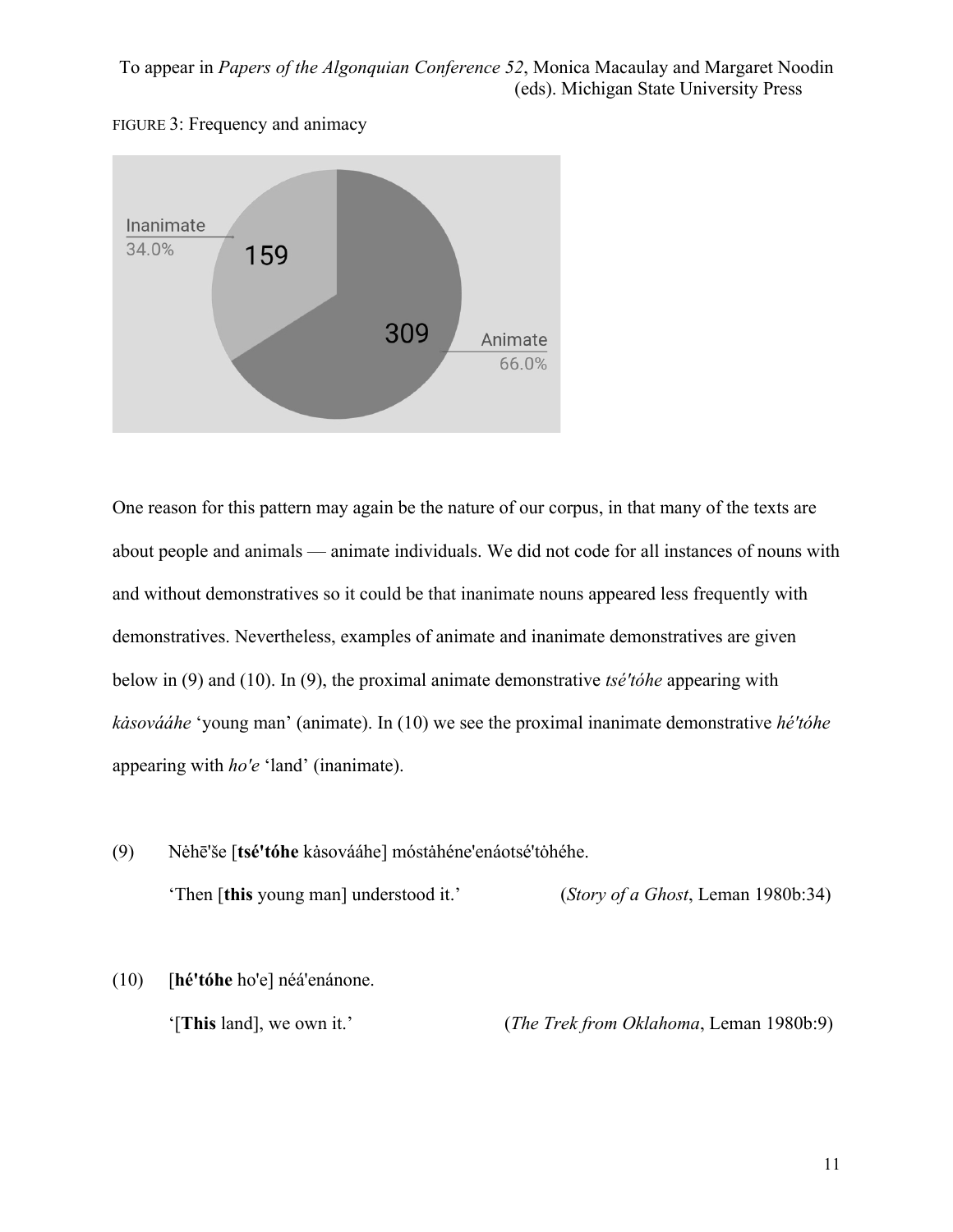## *Distribution and order with the noun*

In our corpus, the majority of demonstratives occur with a noun, as in (9) and (10) above, though a good number of demonstratives occur on their own; these results are in Figure 4.



FIGURE 4: Occurrence with and without a noun

An example of a demonstrative occurring without a noun is given in (11) below, from *The Ground Squirrel and the Turtle*.

(11) [Context: A ground squirrel and a turtle have just been caught and are about to be roasted. The turtle starts walking toward the fire, so the captors throw the turtle into the water.]

**Tsé'tóhe** móxhéstȧhehéhe.

'**This one** [the turtle] must be from there [the fire].' (Leman 1980b:30)

This is an anaphoric use of the proximal animate demonstrative *tsé'tóhe*, where it is clear from the context that the demonstrative is referring to the turtle, previously introduced in the story.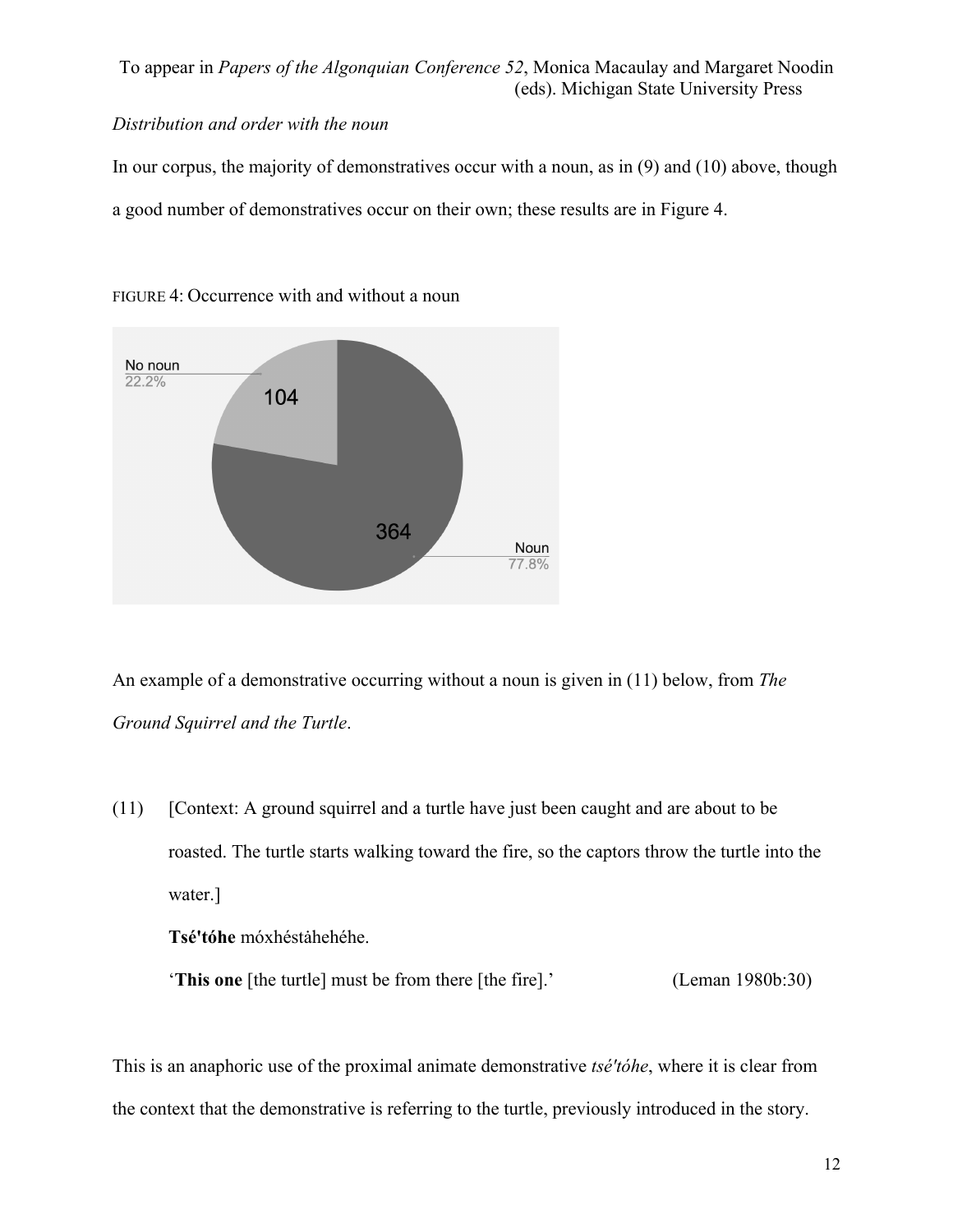When the demonstrative occurred with a noun, it always occurred to the left of the noun,

as in  $(12)$  and  $(13)$  below.

(12) Éme'tónetȯhtȧho'tánėstse [**hé'tóhe** menȯtse]? 'What color should [**these** berries] be when ripe?' (Fisher et al. 2006: *-tónetȯhtȧho'tá*)

# (13) Éohketaevánánóvo [**héne** tséhe'ėstóneo'evee'e maato]. They.measure.it that length teepee in.front 'They measure [**the** length of the front of the tepee].'

(Fisher et al. 2006: *-he'ėstóneo'e*)

Some of the examples of a demonstrative occurring with a noun were discontinuous: the demonstrative and its noun were not adjacent, as in (14) below.

(14) [**Tsé'tóhe**] éxhe'aná'o'haesesto [xaóne] hetane. this.one was.cornered.by.him [skunk] man '[**This** skunk] cornered a man.' (Fisher et al. 2006: -*he'aná'o'h*)

However, this was not common: only 4% (3 tokens) of the examples that contained both a demonstrative and noun referring to the same individual were discontinuous. These discontinuous examples all followed the pattern of the demonstrative occurring on the left of the noun, as in (14) above. Further investigation of features such as prosody would be needed in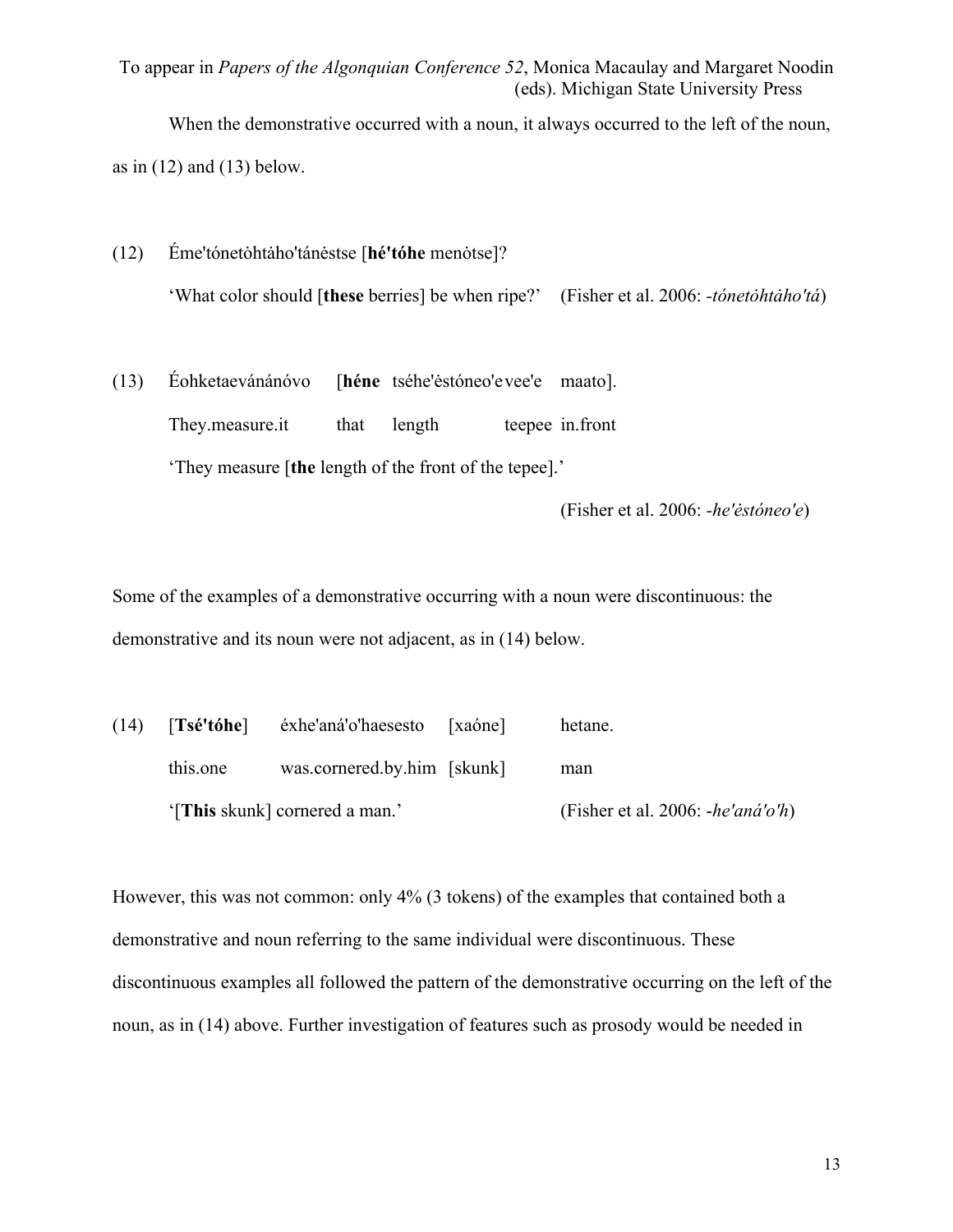order to determine whether the discontinuous example in (14) is an instance of movement of the demonstrative from the noun phrase, or if it is base generated.

#### WHEN ARE THE DEMONSTRATIVES NOT USED?

One important question that is not addressed by this corpus study is when a demonstrative is used, with or without a noun, versus just a bare noun or a pronoun. There has been much recent work concerning dimensions of definiteness, the interpretation of bare nouns and the semantic contribution of demonstratives (Schwarz 2009, 2013; Jenks 2018; Moroney 2021). A central question within the aforementioned literature is the distinction between anaphoric and unique definites (see also, e.g., Arkoh and Matthewson 2013; Barlew 2014).

We note that in Cheyenne, the demonstrative is not required in unique situations — that is, situations where there is only a single possible referent in the context, as in (15), assuming our natural context where there is only one sun.

#### (15) **Éše'he** énėhmé'éhne.

'The sun is coming up.' (Fisher et al. 2006: *-mé'éhne*)

Demonstratives are also not required in anaphoric contexts, though as shown above they certainly can occur in such contexts. We see this in (16) below, an excerpt from the text *The Bear, the Coyote, and the Skunk* by Jeannette Howlingcrane. An individual may be introduced by a bare noun, as in line (16b). A bare noun may then be used to refer back to the aforementioned entity, for instance in line (16e). This is an example of a bare noun referring anaphorically.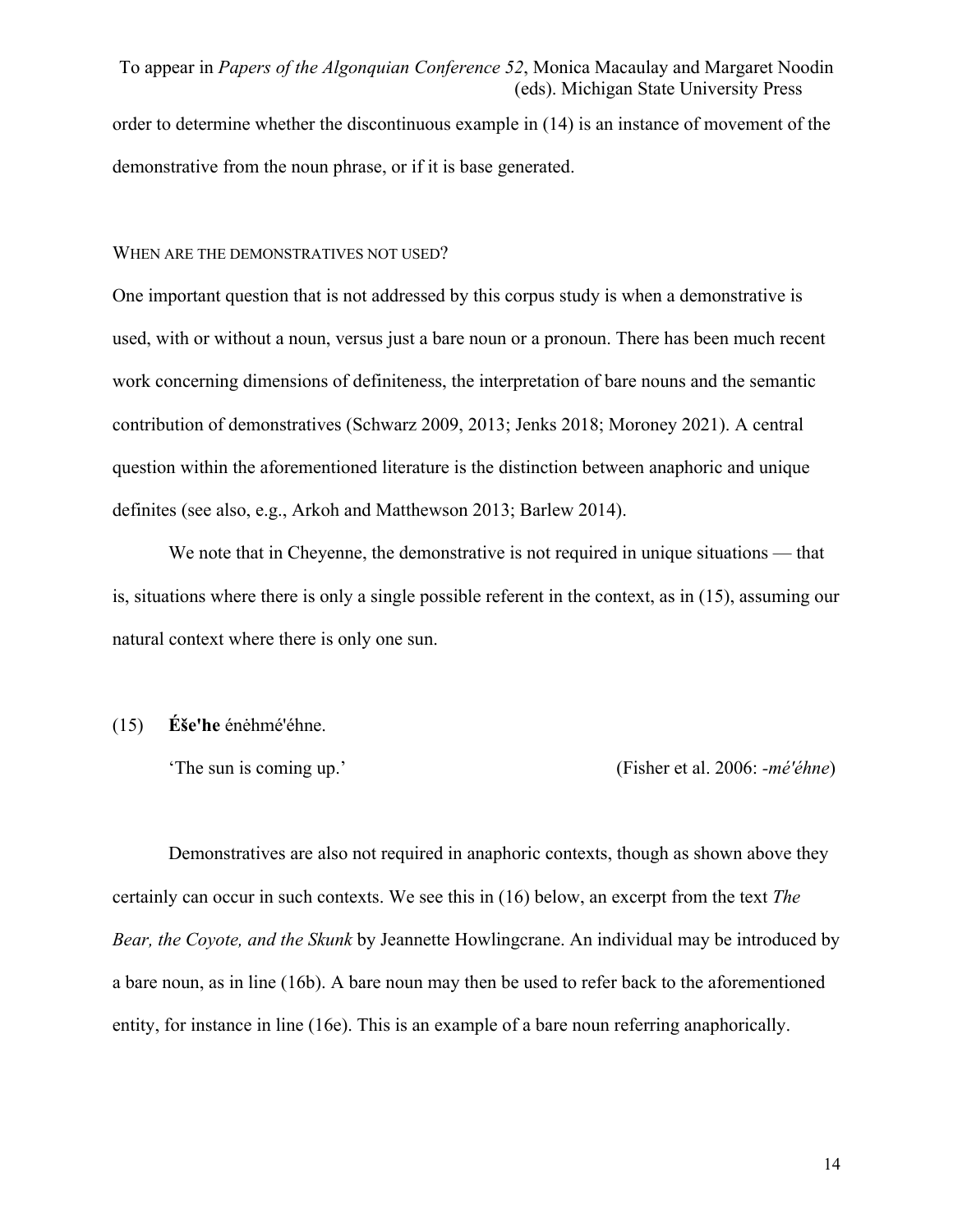- (16) Excerpt from the beginning of *The Bear, the Coyote, and the Skunk* (Leman 1980b:27)
	- a. Nétàhóhta'haovàtse.

'Let me tell you a story.'

b. Náhkohe<sub>1</sub> éstaamenéheohtsé'tanoho meo'o.

'A bear<sub>1</sub> was following a path.'

c. Hápó'e naháóhe ó'kohóme<sub>2</sub> móhnehnéheohtsé'tohéhe.

'Likewise there a coyote<sub>2</sub> was following it.'

d. Nėhē'še éstóo'e'ovàhtséhoono.

'Then they met.'

e. **Náhkohe**<sup>1</sup> éstatsėhetóhoono **ó'kȯhomeho**2,

'**The bear**<sup>1</sup> said to **the coyote**2,'

f. '"No'héhnėstse!

"Move aside!"

g. Hé'tóhe nameo'o,"

'This is my path,"'

h. Éxhetóhoono.

'he told him.'

Examples (15) and (16) together suggest that bare nouns can be both unique definites and anaphoric definites in Cheyenne. In anaphoric contexts, several strategies can be used, including both bare nouns and nouns with demonstratives. Furthermore, in anaphoric contexts often no noun is used at all — only pronouns or verbal agreement. Examples of this can also be seen in the excerpt in (16): in (16b) the noun 'path' is introduced and it is referred back to in line (16c)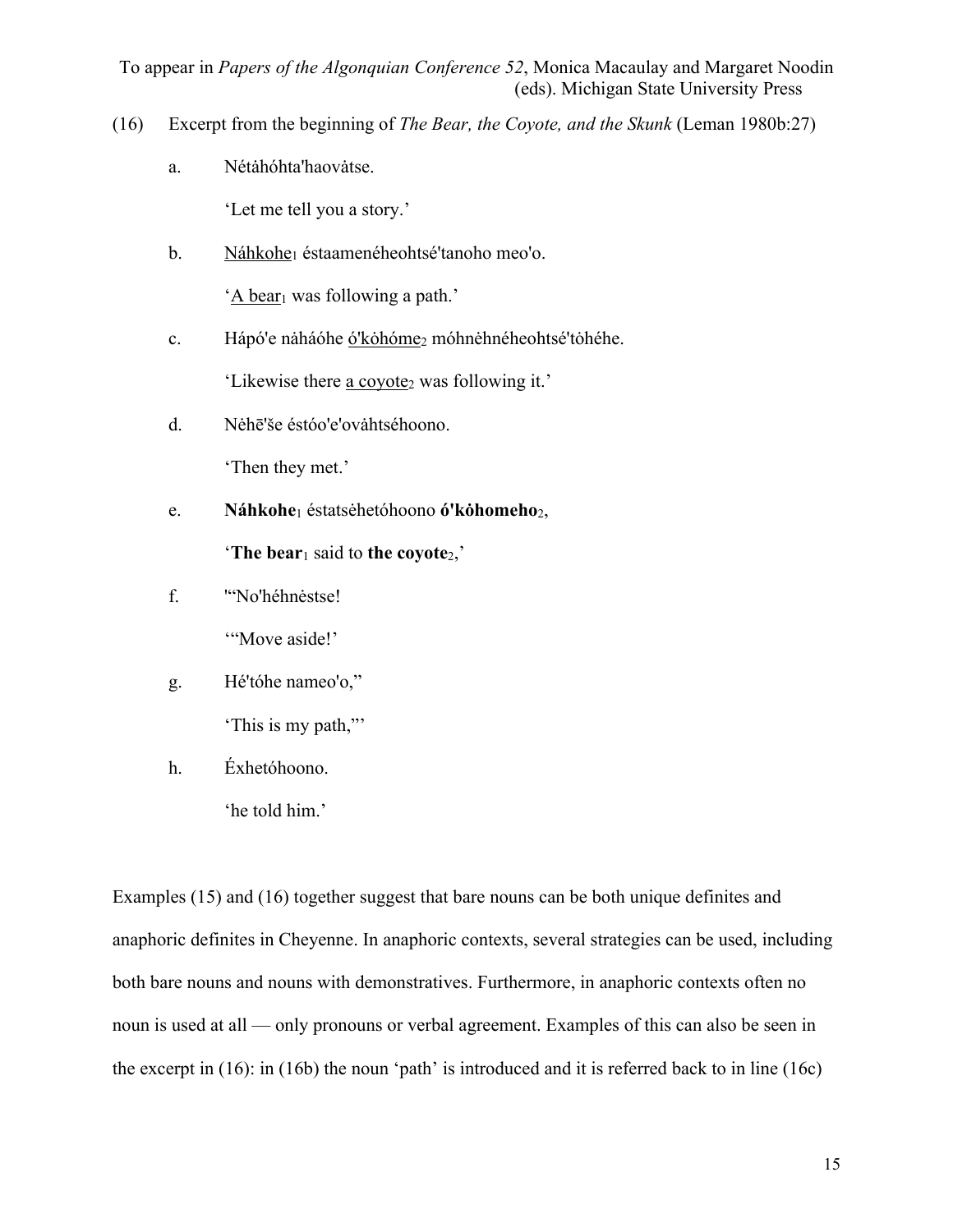with just the verbal agreement/pronoun. Similarly, both the bear and the coyote are referred to by the plural agreement in line (16d), and each is referred back to separately in (16h).

A reviewer points out that the examples in (16) could be instances of narrative or literary usages of the nouns "Bear" "Coyote" and "Skunk". While this could be possible for this particular story, we found additional evidence of bare nouns that clearly could not be narrative usages, such as in the following example where the bare noun *vee'e* "teepee" refers back to a previously mentioned teepee in (17) (see also (6) above). This is taken from the text *How to Put Up a Teepe*e; the bare noun is semantically and grammatically inanimate, and more clearly not a narrative or literary use of this noun.

 $(17)$  [Context: after previous mention of the teepee in the story] Éohkėsépėhahtsénóvo **vee'e**.

'They spread out the **tepee**.'

These data in Cheyenne have important empirical implications. First, we note that it is common crosslinguistically for proximal demonstratives to be used in anaphoric definite contexts (e.g., Arkoh and Matthewson 2013; Jenks 2018; Moroney 2021). This generalization could account for the fact that proximal demonstratives occurred more frequently in the Cheyenne texts as they are used in contexts of definiteness. However, as we have underscored above, proximal demonstratives are not *needed* for a definite interpretation as bare nouns can refer to definite, anaphoric individuals as well. Recent work on A'ingae, a language isolate of Amazonian Ecuador and Colombia, has shown that even though there is an anaphoric determiner in the language, bare nouns are can also refer anaphorically to previously mentioned entities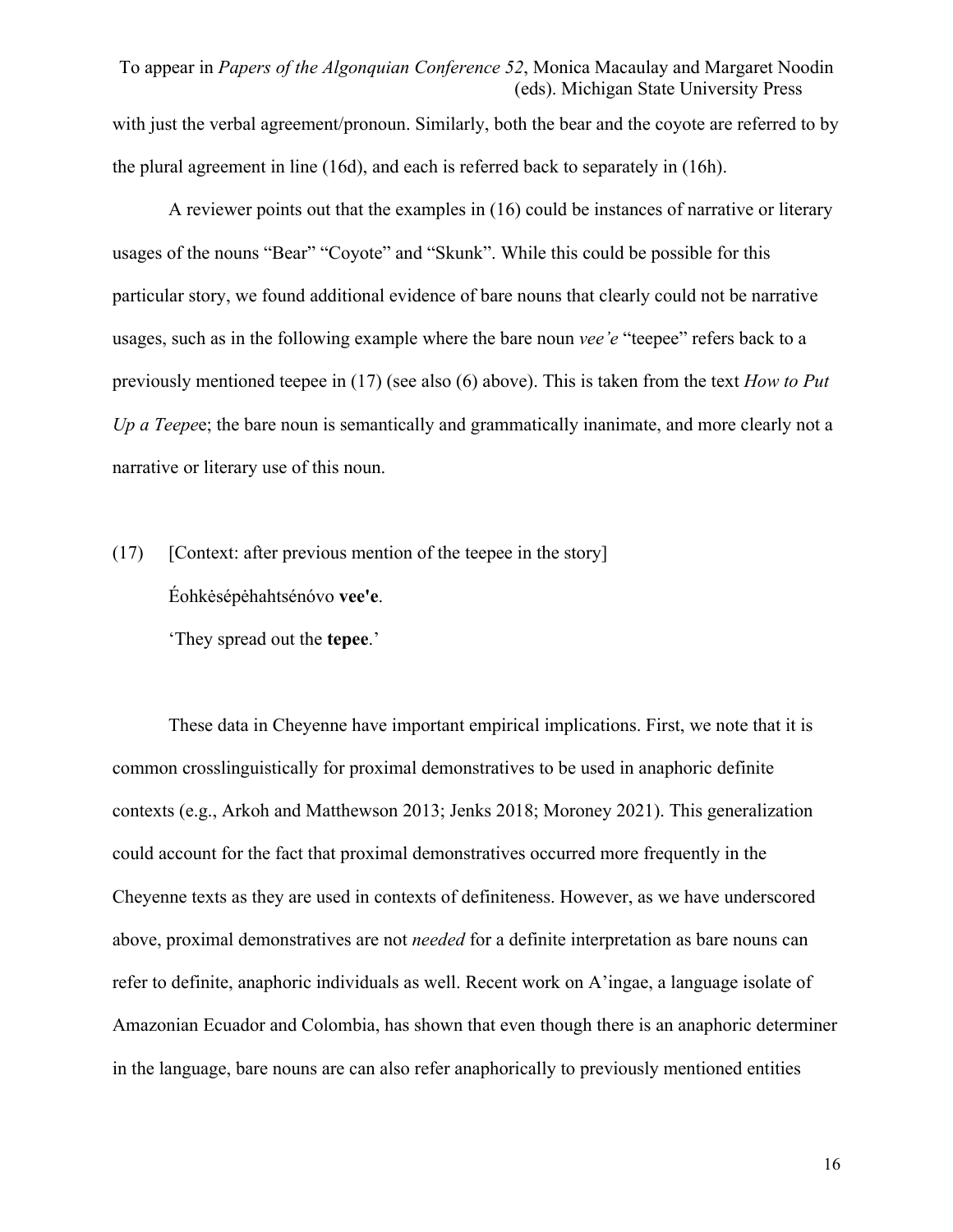(Zheng and AnderBois 2021). Cheyenne, too, appears to exhibit optionality in the way that anaphoricity is marked. Further work can determine whether there are certain pragmatic factors governing anaphoric definites with and without a demonstrative in Cheyenne.

#### SUMMARY AND CONCLUSIONS

In summary, Cheyenne has eight demonstratives that differ in terms of animacy, distance, and whether they have both anaphoric and deictic uses or only anaphoric uses. In our corpus study of 62 texts and the Cheyenne dictionary, we found 468 occurrences of the eight demonstratives. The most frequent were the proximal demonstratives, together accounting for 97% of all occurrences, and animates were about twice as frequent as inanimates. Demonstratives can occur either on their own or with a noun. In our corpus, the demonstrative always occurred to the left of the noun, even when discontinuous, which was rare but attested.

This project provides areas for future investigation. Further investigation of Cheyenne discontinuous noun phrases, as well as the ordering of other elements in the nominal phrase, could tie into other work on discontinuous noun phrases that have been reported within the Algonquian literature (Johnson and Rosen 2015) and beyond. It would also be helpful to code the corpus examples for deictic vs. anaphoric use, since anaphoric uses may be more common in the context of a story, while texts may underrepresent deictic uses, which may be more common in conversations. Future corpus work and fieldwork could focus on comparing when a demonstrative with a noun is used versus when bare nouns alone are used, when no noun is used, and the range of their interpretations, building on the preliminary findings discussed in section 6.

Lastly, on the pedagogical side, demonstratives are a crucial aid for language teaching and learning. They provide important cues for learning animacy in Cheyenne. Some of Dr.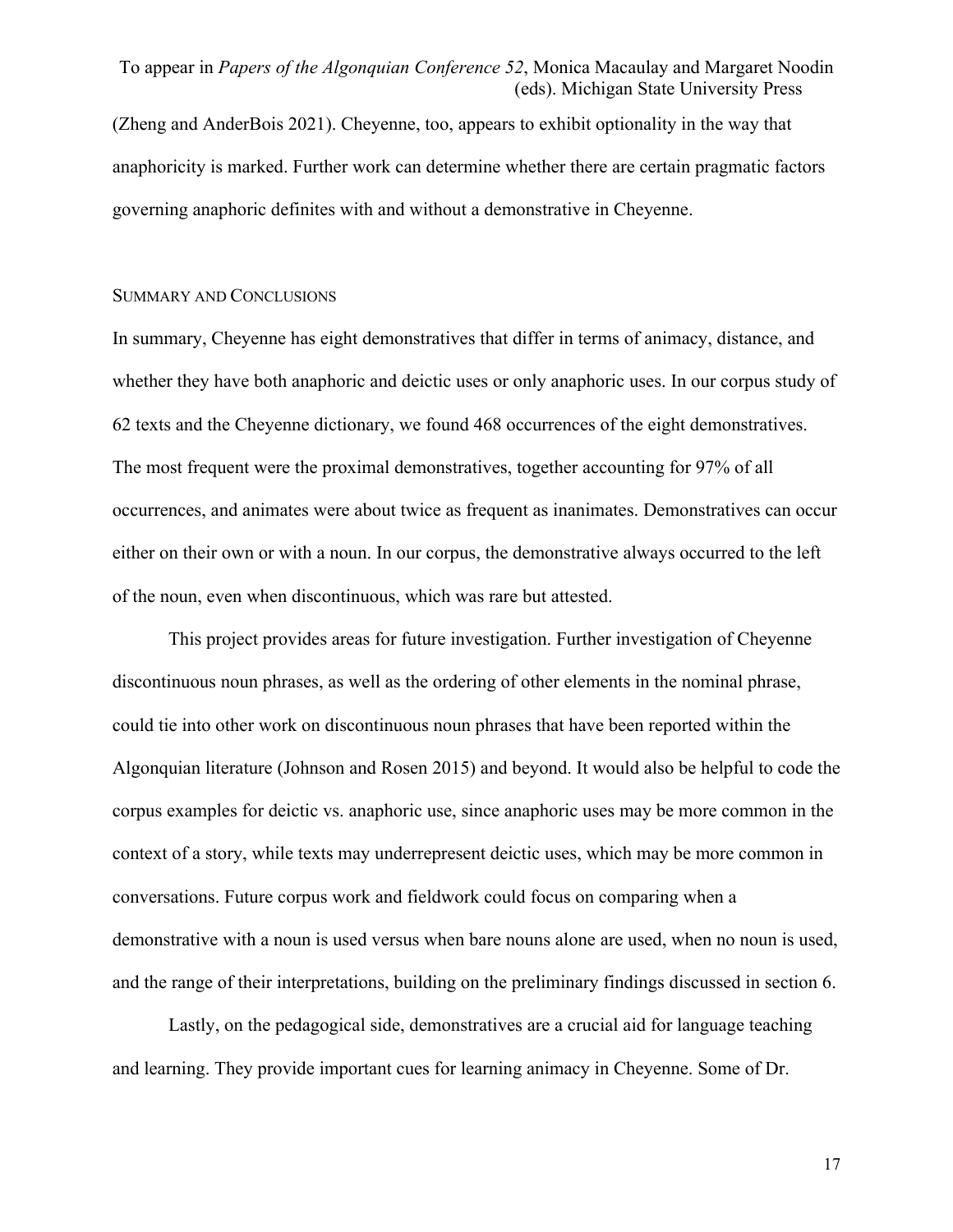Littlebear's frequent advice to language teachers is to use a demonstrative plus a noun, instead of just the noun alone, to signal the animacy of the noun. For example, using (18) with the animate demonstrative *tsé'tóhe* instead of (19) alone signals that the noun is animate.

(18) **tsé'tóhe** éstse'he

'**this (animate)** shirt'

(19) éste'he

'shirt'

Whether a Cheyenne noun is inanimate or animate must be acquired — it is not always possible to discern from the form of the noun itself or from the meaning of the noun. Using a demonstrative with a verb (20), instead of a verb alone (21), can help reinforce the animacy of the argument.

(20) **Hé'tóhe** éheóvo.

'**This (inan)** is yellow.'

(21) Éheóvo.

'It is yellow.' (Fisher et al 2006: *-heóvó*)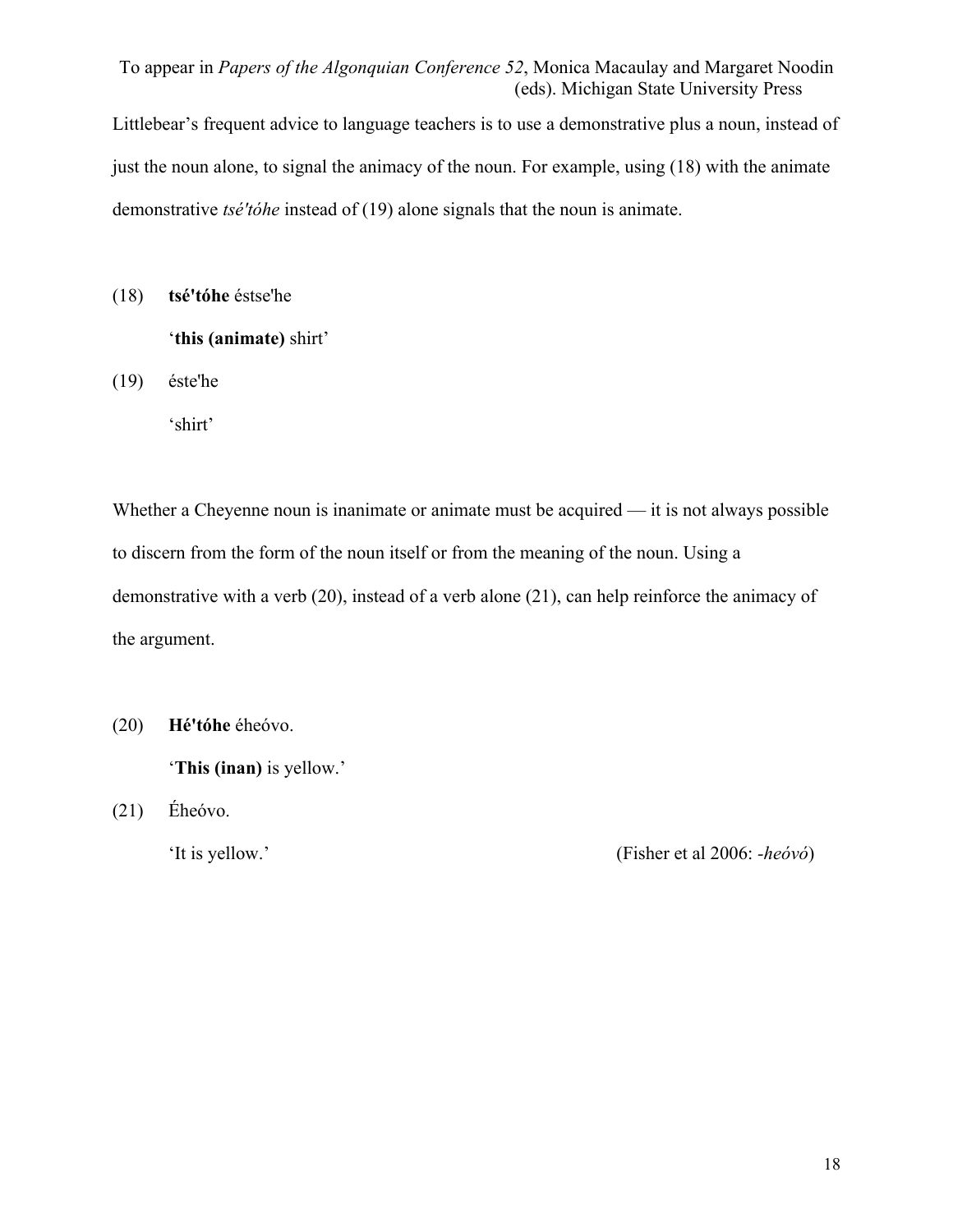## **REFERENCES**

- Arkoh, Ruby and Lisa Matthewson. 2013. A Familiar Definite Article in Akan. *Lingua* 123: 1- 30.
- Barlew, Jefferson. 2014. Salience, Uniqueness, and the Definite Determiner-tè in Bulu. *Semantics and Linguistic Theory (SALT) 24*, ed. by Todd Snider, Sarah D'Antonio and Mia Wiegand, pp. 619–639*.* Ithaca, NY: CLC.
- Davis, Christopher and Christopher Potts. 2010. Affective Demonstratives and the Division of Pragmatic Labor. *Logic, Language, and Meaning: 17th Amsterdam Colloquium Revised Selected Papers*, ed. by Maria Aloni, Harald Bastiaanse, Tikitu de Jager and Katrin Schulz, pp. 42–52. Berlin: Springer.
- Fisher, Louise, Wayne Leman, Leroy Pine Sr., and Marie Sanchez. 2006. Cheyenne Dictionary. Lame Deer, MT: Chief Dull Knife College.

http://www.cdkc.edu/cheyennedictionary/index.html.

Jenks, Peter. 2018. Articulated Definiteness without Articles. *Linguistic Inquiry* 49(3): 501–536.

Johnson, Meredith and Bryan Rosen*.* 2015. The Syntax of Discontinuous Noun Phrases in Algonquian Languages: Left Branch Extractions and Focus Movements. *Papers of the Forty-Third Algonquian Conference*, ed. by J. Randolph Valentine and Monica Macaulay pp. 135–153. Albany, NY: SUNY Press.

Lakoff, Robin. 1974. Remarks on 'this' and 'that'. In *Proceedings of the 10th Chicago Linguistics Society 10*, ed. by Michael W. La Galy, Robert A. Fox and Anthony Bruck pp. 345–356. Chicago: CLS.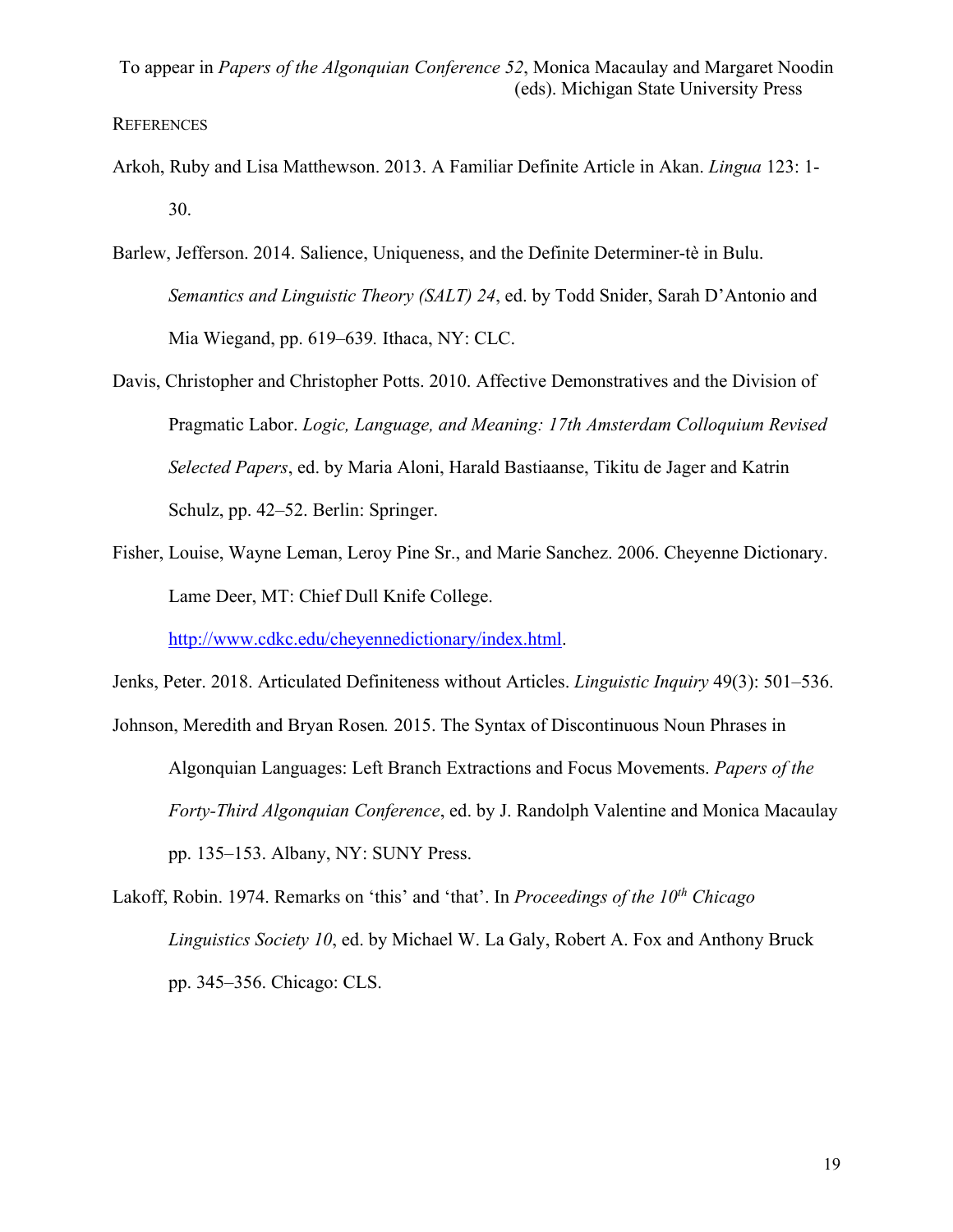- Leman, Wayne. 1980a. *A Reference Grammar of the Cheyenne Language*. Occasional Publications in Anthropology, Linguistics Series, No. 5, Museum of Anthropology. Greeley, CO: University of Northern Colorado.
- Leman, Wayne (ed.). 1980b. *Cheyenne Texts: An Introduction to Cheyenne Literature*. Occasional Publications in Anthropology, Linguistics Series No. 6. Museum of Anthropology. Greeley, CO: University of Northern Colorado.
- Leman, Wayne. 1984. Cheyenne Deixis and Sound Symbolism. *Papers of the Fifteenth Algonquian Conference*, ed. by William Cowan pp. 329–343. Ottawa: Carleton University.
- Leman, Wayne. 1987. The Discourse Functions of Cheyenne Demonstratives. Unpublished manuscript, University of Oregon, Eugene, OR.
- Leman, Wayne. 2011. *A Reference Grammar of the Cheyenne Language*. Raleigh, NC: Lulu Press. An updated version of Leman 1980a.
- Moroney, Mary. 2021. Updating the Typology of Definiteness: Evidence from Bare Nouns in Shan. *Glossa: A Journal of General Linguistics* 6(1): 56.
- Proulx, Paul. 1988. The Demonstrative Pronouns of Proto-Algonquian. *International Journal of American Linguistics* 54(3): 309–330.
- Potts, Christopher and Florian Schwarz. 2010. Affective 'this'. *Linguistic Issues in Language Technology* 3 (5): 1–30.
- Schwarz, Florian. 2009. *Two Types of Definites in Natural Language*. PhD dissertation. UMass, Amherst.
- Schwarz, Florian. 2013. Two Kinds of Definites Cross-Linguistically. *Language and Linguistics Compass* 7(10): 534–559.